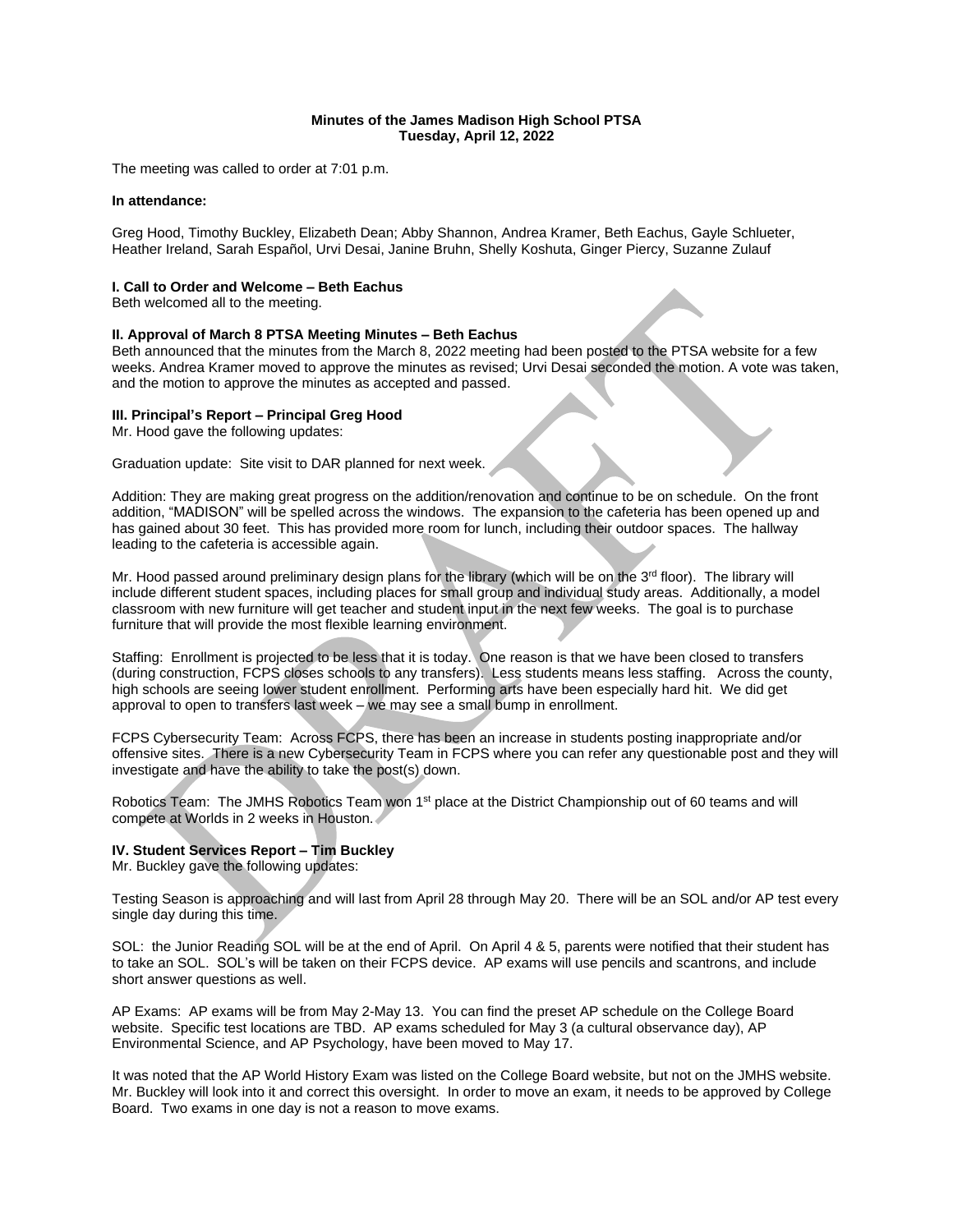Students must arrive by 7:45am for the first test of the day. When there are 2 tests in one day, there is not much time between them, so the first test needs to start on time to give students the maximum amount of time to take the first test, and then get to their second test (if applicable). Students may bring snacks and water for in between tests.

Volunteers are needed to proctor. Responsibilities include passing out the test, picking up completed tests, etc. They will be told what to do. This year, there will be many AP test locations due to an increased number of test accommodations. For accommodated students, JMHS staff, not parent volunteers, must proctor the test. Therefore, JMHS is in need of a lot of proctors next month. Lauren Robarge in the Counseling Office will be coordinating volunteers and a sign up should come out shortly.

Students will need a note to leave early on AP test days as well as to come in late on AP exam days.

SEL Screener #2: scheduled for 4/20. Mr. Buckley expects the results to be more instantaneous and will be provided at a much faster pace that the first screener.

Senior Survey: scheduled for 4/26 and to be done through advisory. The Senior Survey will be on Schoology and can be done at home. It is required of ALL seniors. This is how counselors will know where to send final transcripts (if required).

NOVA visit to JMHS: scheduled for 4/18 at 9:30am. NOVA representatives will be visiting Madison to meet with seniors who will be attending NOVA. The NOVA reps will walk seniors through the registration process. It is highly recommended for all seniors interested in NOVA- this is a great opportunity for individual attention.

X2VOL Service Hours: To receive the Senior Honor Cord, seniors are required to complete 20 hours during their 4 years at Madison (down from 40 hours in the past). Hours must be logged in by 4/20.

Sophomore College Presentation – 4/14 @ Langley High School. In-person presentation with college reps. Lynn Otto has e-mailed information to sophomore families.

# **V. Faculty Report – Elizabeth Dean**

Dr. Dean discussed Portrait of a Graduate. FCPS' Portrait of a Graduate is the basis for the state of Virginia's Profile of a Graduate. Mr. Hood as referred to Portrait of a Graduate in his Mad Memos – specifically how graduates will use these skills in their daily lives and in their future careers. Next year's goal is to introduce a more formalized reflection of Portrait of a Graduate skills. These competencies would replace SOL's with presentations of learning rather than a test. This would be a more experiential, personal way to show growth. There is a Portrait of a Graduate committee @ JMHS. For more information, there are great resources on the Portrait of a Graduate FCPS website.

## **VI. Student Government Report – Beth Eachus**

SGA is preparing for several events this spring:

- Madison Monarch (May 14) is a coed senior talent show (replaces Mr. Madison)
- Prom (May 21) will be held at the State Theatre.

Student Services and SGA will partner in Wellness Week this spring.

## **VII. President's Report – Beth Eachus**

Thank you to Abby Shannon for her work with the Academic Awards and to Mr. Buckley for his help with the Awards presentation.

The Cedar Lane PTA has reached out to the JMHS PTSA to help replace some of their basketball uniforms. Beth Eachus moved to approve a \$250 donation to the Cedar Lane PTA. Cedar Lane serves our students from the community who need accommodations and supports. Abby Shannon seconded the motion, it was passed unanimously.

Thank you to Sarah Español for her coordination of the Marshall HS Fanquest tournament on Friday, March 25. It was the first event for the Madison Special Olympics team. We had 13 athlete attend and compete in this tournament. At the next home track meet on 4/13, there will be both a 50m and 100m race for our Special Olympic athletes. Beth shared that she is the Madison Special Olympics coach and is grateful for the support of the Madison administration, staff and greater community.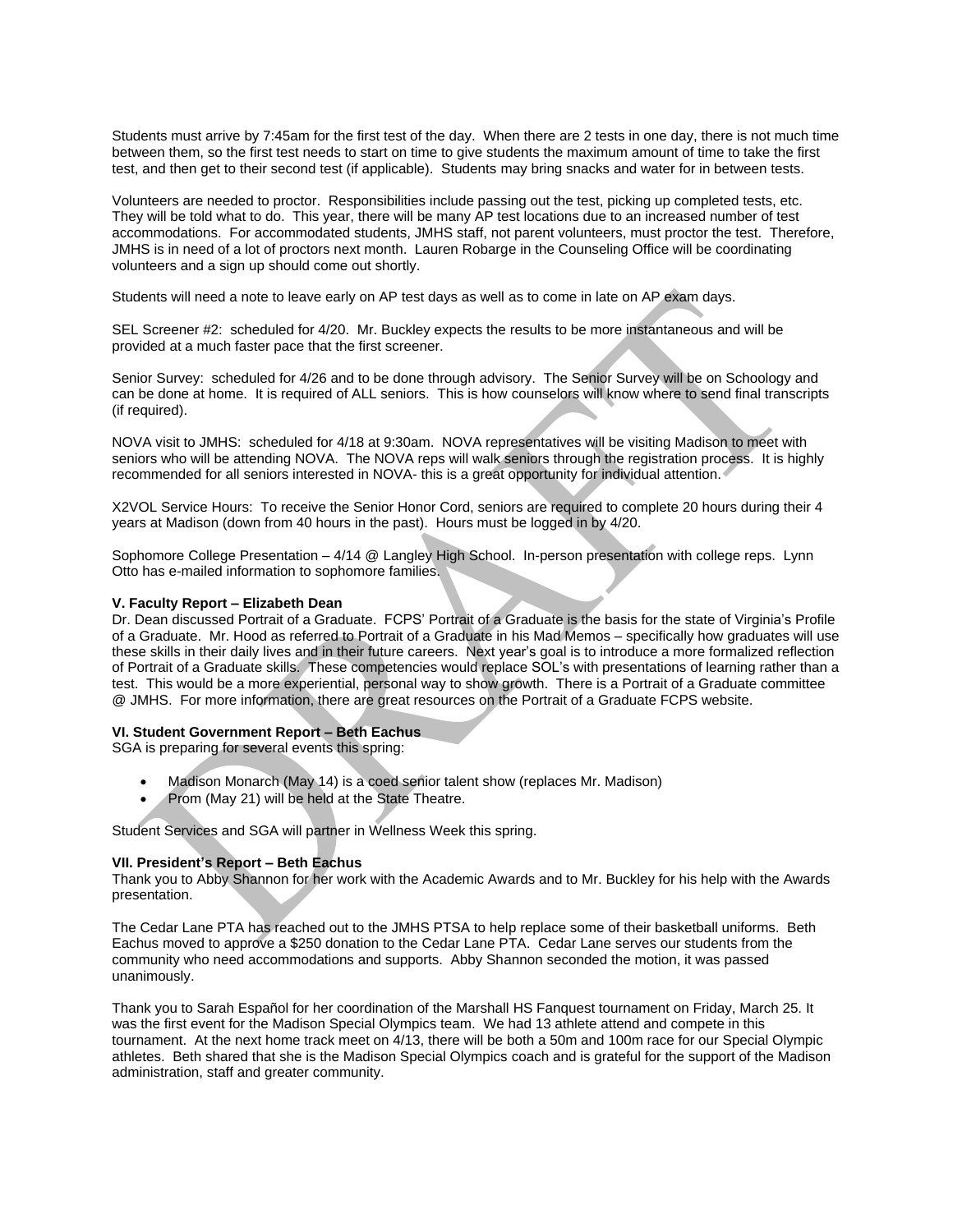The Madison Pantry Outreach Giving Day on 3/26 was a rousing success. Thanks to generous donations from our community, packages of food, cleaning supplies, and hygiene products were sent home before spring break.

There is a plan to allow parents to adopt seniors who might need support or financial help to get across the finish line this spring. More information to come.

### **VIII. Treasurer's Report – Janine Bruhn**

Janine reported that the following occurred during the reporting period of February 1- March 31, 2022:

## **Report period:** February 1- March 31, 2022

- Budget fitness as of March 31 2021:
	- $\circ$  Net membership income has exceeded the 2021-2022 budget goal \$7,700 (with \$7,801 and 535 members).
	- o PTSA donations have exceeded the 2021-2022 budget goal of \$7,500 (with \$12,045 in donations).
	- o Academic Boosters has exceeded the 2021-2022 budget goal of \$2,000 (with \$3,581 in donations).
	- o Pantry donations have reached \$3,750 as of March 31,2022.
- Overall financial status through March 31, 2022 (as reflected in the PTSA budget hand out):
	- o PTSA revenues through March 2022 are \$25,443. The PTSA account has had expenses of \$9,066 to date.
	- o ANG income through March is \$14,563. Expenses for ANG have started to come in totaling \$3,880 to date.

### **Budget changes approved on February 8, 2022:**

- **1. 2021-2022 PTSA scholarship budget was increased by \$500 from \$4500 to \$5000 broken out as follows:**
	- \$1000 for the 2021 Faculty Scholarship *(budgeted for 2020-2021 but not paid due to an oversight in June 2021)*
	- \$3000 for the 2022 Make a Difference Scholarship
	- \$1000 for the 2022 Faculty Award Scholarship
- **2. The creation of the new 2021-2022 budget line for the Science Department Scholarship in honor of Mr. Romeo**
	- \$1500 for the 2021 Mr. Romeo Scholarship that was not paid out in 2021 (\$1500 in donations were collected June 2021 donations-no cost to PTSA budget)

Monthly income and expense summary (this report reflects Feb-Mar activity from QuickBooks):

|                                                   | Feb - Mar      | Total           |
|---------------------------------------------------|----------------|-----------------|
| <b>Income</b>                                     |                |                 |
| 200 Membership and donations, net                 |                |                 |
| 210 Membership and donation revenues, gross       | 0.00           | 0.00            |
| 211 Donations - general                           | 100.00         | 12,045.02       |
| 213 Membership dues                               | 104.09         | 9,870.41        |
|                                                   |                |                 |
| Total 210 Membership and donation revenues, gross | \$<br>204.09   | \$<br>21,915.43 |
| Total 200 Membership and donations, net           | \$<br>204.09   | \$<br>21,915.43 |
| 300 Academic booster revenues, net                |                | 0.00            |
| 310 Donations - academic boosters                 | 0.00           | 3,581.13        |
| 311 Practice Exam expenses                        | 0.00           | 1,311.00        |
| Total 300 Academic booster revenues, net          | 0.00           | \$<br>4,892.13  |
| 375 Miscellaneous                                 |                | 600.00          |
| <b>380 Food Bank Donations</b>                    | 1,498.38       | 3,750.32        |
| 400 All Night Grad Income                         |                |                 |
| 402 ANG - Registration Deposits                   | 4,382.66       | 7,889.09        |
| 405 All Night Grad donation                       | 321.45         | 1,346.79        |
| 406 ANG Yard Signs                                | 2,211.86       | 5,326.80        |
| <b>Total 400 All Night Grad Income</b>            | \$<br>6,915.97 | \$<br>14,562.68 |
| <b>Total Income</b>                               | \$<br>8,618.44 | \$<br>45,720.56 |
|                                                   |                |                 |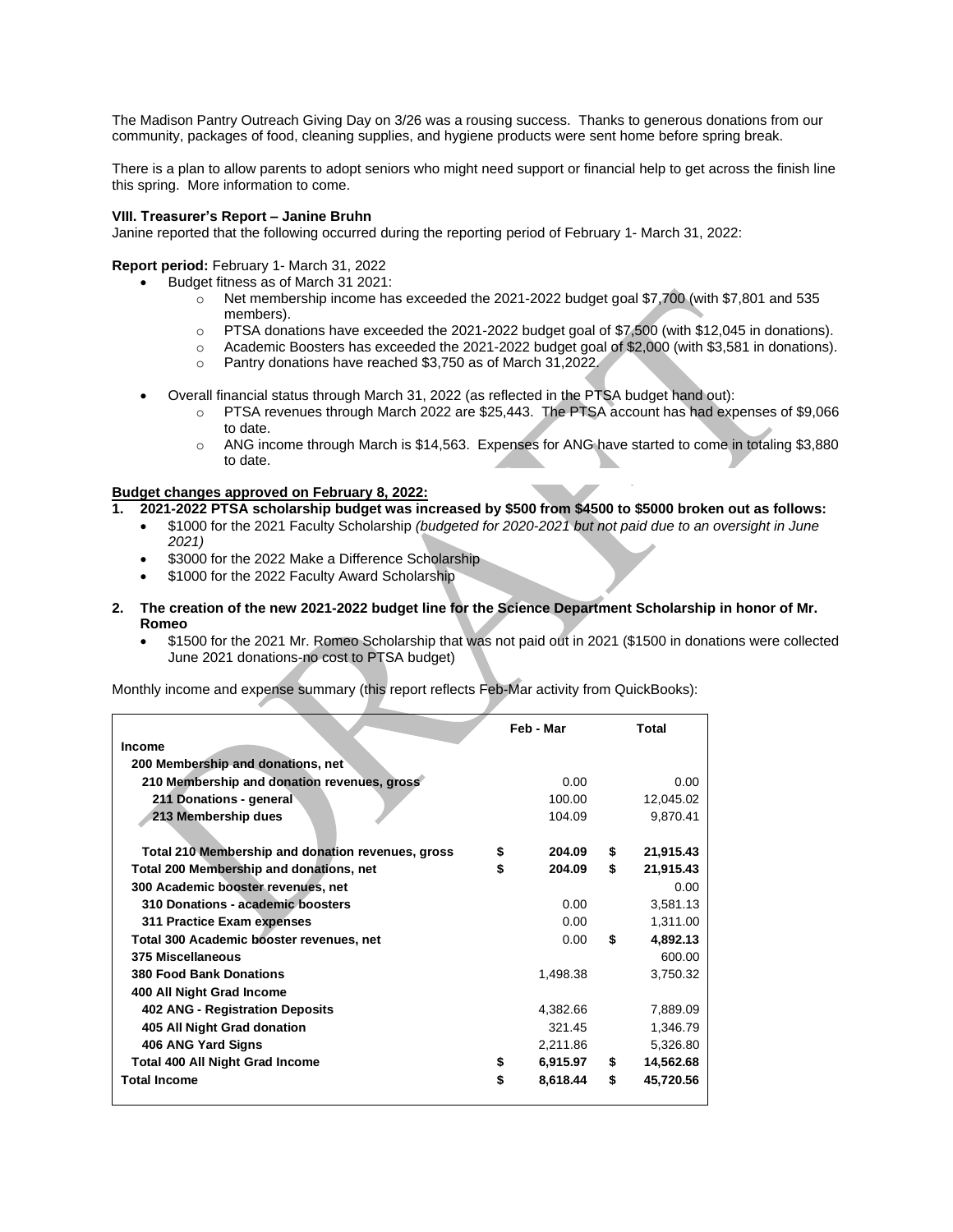| <b>Cost of Goods Sold</b>                   |                |    |           |  |
|---------------------------------------------|----------------|----|-----------|--|
| 250 Costs of Membership                     | 0.00           |    | 0.00      |  |
| 251 Cost of directories                     | 0.00           |    | 800.00    |  |
| 252 National, State, and County Dues        | 0.00           |    | 2,069.02  |  |
| <b>Total 250 Costs of Membership</b>        | \$<br>0.00     | \$ | 2,869.02  |  |
| <b>Total Cost of Goods Sold</b>             | \$<br>0.00     | \$ | 2,869.02  |  |
| <b>Gross Profit</b>                         | \$<br>8,618.44 | \$ | 42,851.54 |  |
|                                             |                |    |           |  |
| <b>Expenses</b>                             |                |    |           |  |
| 500 School and Teacher Support              |                |    |           |  |
| 503 Special projects                        | 130.43         |    | 451.85    |  |
| <b>Total 500 School and Teacher Support</b> | \$<br>130.43   |    | 451.85    |  |
| 600 Student and Parent Support              |                |    |           |  |
| 603 Parenting Network and Student Services  | 0.00           |    | 250.00    |  |
| 604 PTA Scholarship                         | 0.00           |    | 1,000.00  |  |
| 606 Special Ed Programs                     | 0.00           |    | 114.85    |  |
| 610 Food Bank                               | 0.00           |    | 628.04    |  |
| <b>Total 600 Student and Parent Support</b> | \$<br>0.00     | \$ | 1,992.89  |  |
| <b>700 Community and Hospitality</b>        |                |    |           |  |
| 702 Hospitality committee expenses          | 551.43         |    | 4,435.72  |  |
| 704 Science Fair Dinner                     | 416.03         |    | 416.03    |  |
| <b>Total 700 Community and Hospitality</b>  | \$<br>967.46   | \$ | 4,851.75  |  |
| 800 Administration                          |                |    |           |  |
| 801 Insurance                               | 0.00           |    | 343.00    |  |
| 802 Supplies and postage                    | 0.00           |    | 21.69     |  |
| 803 Website and On-line accounting fees     | 0.00           |    | 482.44    |  |
| 805 Accounting/ Taxes                       | 0.00           |    | 750.00    |  |
| <b>Total 800 Administration</b>             | \$<br>0.00     | S  | 1,597.13  |  |
| 900 ANG - Event expenses                    |                |    |           |  |
| 903 ANG Misc expenses                       | 1,559.70       |    | 1,559.70  |  |
| 904 ANG Lawn Signs                          | 25.00          |    | 25.00     |  |
| 909 ANG Entertainment                       | 2,295.50       |    | 2,295.50  |  |
| <b>Total 900 ANG - Event expenses</b>       | 3,880.20       |    | 3,880.20  |  |
| <b>Total Expenses</b>                       | \$<br>4,978.09 | \$ | 12,773.82 |  |
| <b>Net Operating Income</b>                 | \$<br>3,640.35 | \$ | 30,077.72 |  |
| <b>Net Income</b>                           | \$<br>3,640.35 | \$ | 30,077.72 |  |
|                                             |                |    |           |  |

# **IX. Committee Reports**

Baccalaureate – Gayle Schlueter

This is an interfaith service for seniors and their families and will be held at the Vienna Presbyterian Church on 5/31. The committee is in the process of reaching out to faith leaders. Additionally, they will be reaching out to the JMHS music departments and looking for student speakers as well.

## Academic Boosters – Abby Shannon

If anyone is missing their certificate or pin, please reach out to Student Services. There might be a mock ACT or SAT (to be virtual) held in May given by Educational Connections. More info to come.

### JMHS Pantry and Outreach – Beth Eachus

Information on Giving Day was shared in the President's Report. The PTSA will be hosting an Adopt a Senior Program for seniors who might need help to cross the finish line this spring – more info to come.

### Parent Programs – Gayle Schlueter

The last program of the school year will be held virtually on April 27 from 7-8:30pm. In "Path to College" Dr. Jed Applerouth will discuss planning for college and will include an introduction to the digital SAT. This will be geared toward younger classes.

Staff and Teacher Appreciation – Beth Eachus (for Dara Dirth, Angie Gutenson, Karla Mihalak)